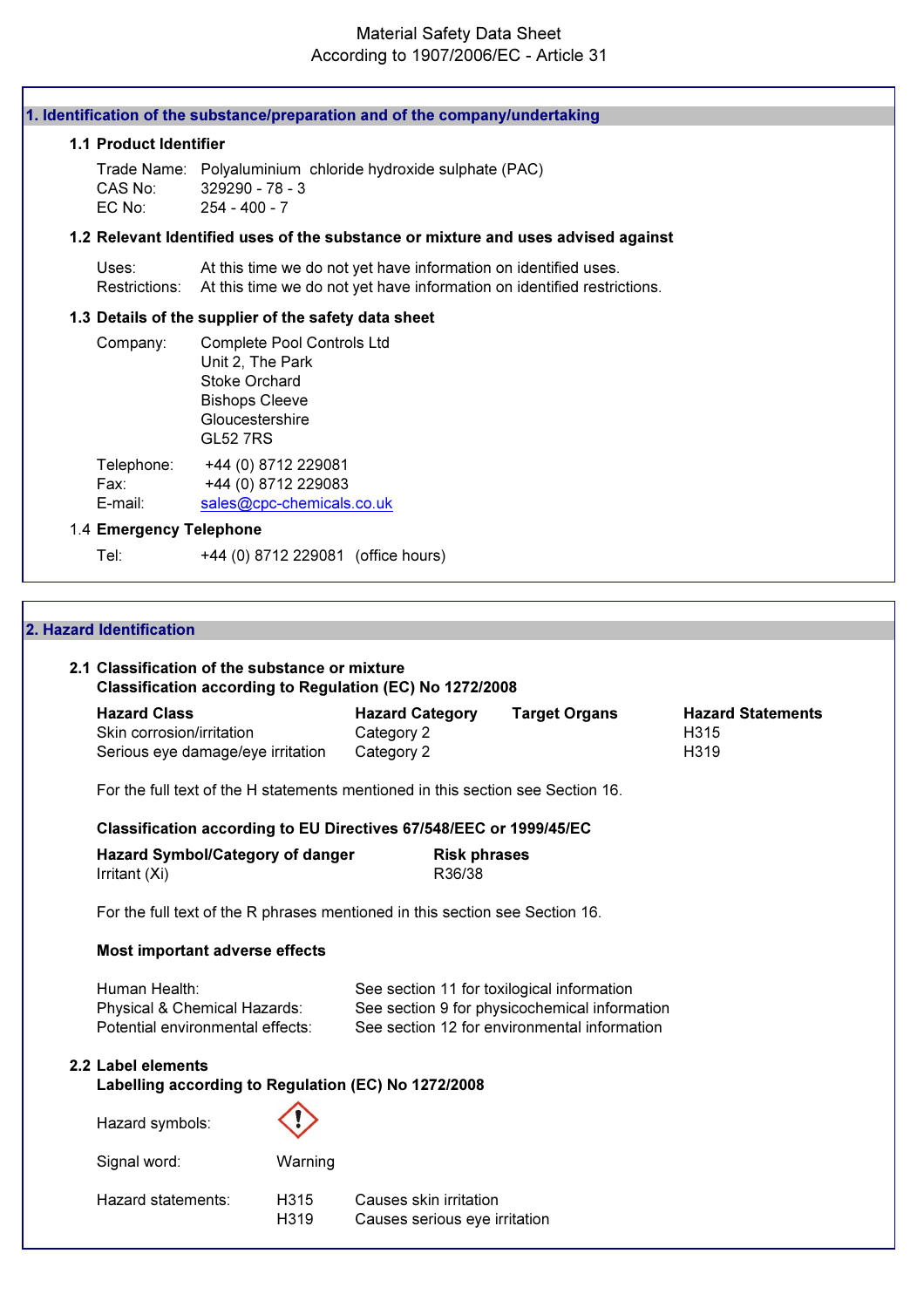## 2. Hazard Identification

| Precautionary statements:<br>General |                                                                                                                          |
|--------------------------------------|--------------------------------------------------------------------------------------------------------------------------|
| P <sub>264</sub>                     | Wash hands thoroughly after handling                                                                                     |
| P <sub>280</sub>                     | Wear protective gloves/protective clothing/eye protection/face protection                                                |
| P302+313                             | IF ON SKIN: Wash with plenty of soap and water                                                                           |
| P305+P351+P338                       | Rinse continuously with water for several minutes. Remove contact lenses if present and<br>easy to do - continue rinsing |
| P337+P313                            | If eye irritation persists: Get medical advice / attention                                                               |

Amount %

### Additional Labelling:

EUH210 Safety data sheet available on request

### Hazardous components which must be listed on the label

Aluminium chloride hydroxide sulphate

## 2.3 Other Hazards

No other information is available

## 3. Composition/information on ingredients

### 3.1 Substances

Chemical nature: Aqueous solution

| <b>Chemical Name</b>                  | <b>Identification Numbers</b> | Amor |
|---------------------------------------|-------------------------------|------|
| Aluminium chloride hydroxide sulphate | CAS No: 329290 - 78 - 3       | ~100 |
|                                       | EC No: $254 - 400 - 7$        |      |

## 4. First Aid measures

| 4.1 | <b>Description of first aid measures</b>                               |                                                                                                                       |  |  |
|-----|------------------------------------------------------------------------|-----------------------------------------------------------------------------------------------------------------------|--|--|
|     | Take off all contaminated clothing immediately<br>General Advice:      |                                                                                                                       |  |  |
|     | In case of skin contact:                                               | Wash off immediaely with soap and plenty of water. If irritation persists call a doctor.                              |  |  |
|     | In case of eye contact:                                                | Rinse immediately with plenty of water, also under the eyelids for at least 15 minutes.<br>Call a doctor immediately. |  |  |
|     | If swallowed:                                                          | Rinse mouth with water and then drink plenty of water.                                                                |  |  |
| 4.2 | Most important symptoms and effects, both acute and delayed            |                                                                                                                       |  |  |
|     | Symptoms:                                                              | No further information available                                                                                      |  |  |
|     | Effects:                                                               | No further information available                                                                                      |  |  |
| 4.3 | Indication of immediate medical attention and special treatment needed |                                                                                                                       |  |  |
|     | Treatment                                                              | Treat symptomatically<br>No further information available                                                             |  |  |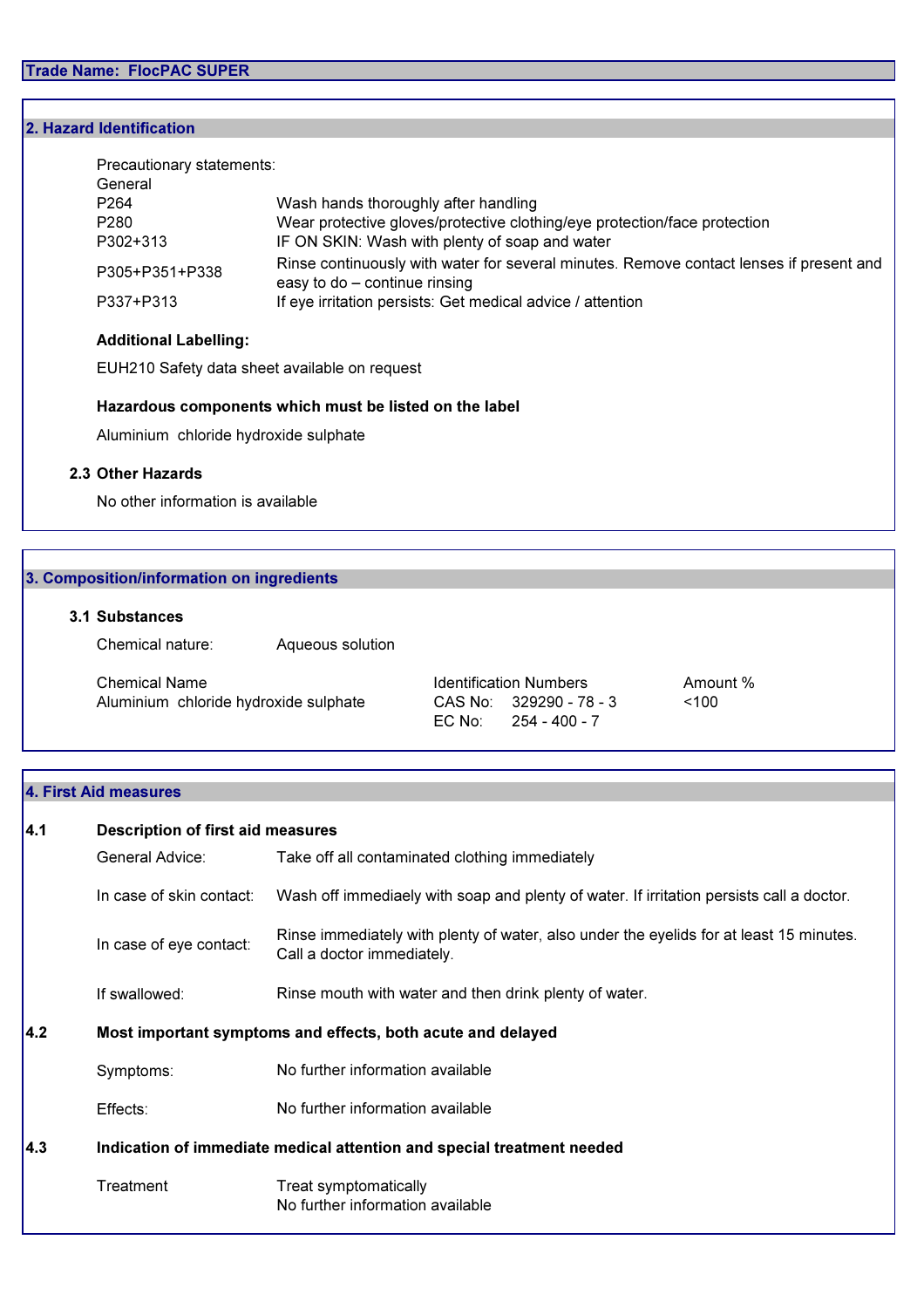# Trade Name: FlocPAC SUPER

| 5. Fire fighting measures                                 |                                                                                                          |
|-----------------------------------------------------------|----------------------------------------------------------------------------------------------------------|
| 5.1 Extinguishing media:                                  |                                                                                                          |
| Suitable extinguishing media:                             | Use fire extinguishing methods suitable to surrounding conditions.                                       |
| Unsuitable extinguishing media:                           | No information available                                                                                 |
| 5.2 Special hazards arising from the substance or mixture |                                                                                                          |
| Specific Hazards during fire:                             | The product itself does not burn                                                                         |
| Fighting:                                                 | Use fire fighting methods suitable to surrounding conditions.                                            |
| 5.3 Advice for firefighters                               |                                                                                                          |
| Special protective equipment:                             | Wear self contained breathing apparatus (SCBA) and full turn out gear for fire<br>fighting if necessary. |
| Further Information:                                      | No further information available                                                                         |

| 6. Accidental release Measures                            |                                                                                                                                                                                                                                 |
|-----------------------------------------------------------|---------------------------------------------------------------------------------------------------------------------------------------------------------------------------------------------------------------------------------|
|                                                           | 6.1 Personal precautions, protective equipment and emergency procedures                                                                                                                                                         |
| Personal Precautions:                                     | Wear protective equipment. Avoid contact with skin and eyes                                                                                                                                                                     |
| <b>6.2 Environmental precautions</b>                      |                                                                                                                                                                                                                                 |
| Environmental precautions:                                | No special precautions required                                                                                                                                                                                                 |
| 6.3 Methods and materials for containment and cleaning up |                                                                                                                                                                                                                                 |
| Methods and materials for<br>containment and cleaning up: | Absorb with liquid-binding material (sand, diatome, acid binders, universal<br>binders, sawdust). Treat recovered material as described in the section<br>'Disposal considerations'. Flush away residuals with plenty of water. |
| 6.4 Reference to other sections                           |                                                                                                                                                                                                                                 |
| For personal protection see section 8                     |                                                                                                                                                                                                                                 |

### 7. Handling and storage

|                                                                   | 7.1 Precautions for safe handling                 |                                                                                                                                                                |  |  |  |
|-------------------------------------------------------------------|---------------------------------------------------|----------------------------------------------------------------------------------------------------------------------------------------------------------------|--|--|--|
|                                                                   | Advice on safe handling:                          | Avoid contact with skin, eyes and clothing. Handle in accordance with good<br>industrial hygiene and safety practise.                                          |  |  |  |
|                                                                   | Hygiene measures:                                 | Wash hands before breaks and immediately after handling the product. Keep<br>away from food, drink and animal feed stuffs. When using do not eat and<br>drink. |  |  |  |
| 7.2 Conditions for safe storage, including any incompatabilities. |                                                   |                                                                                                                                                                |  |  |  |
|                                                                   | Requirements for storage areas and<br>containers: | Keep in an area equipped with acid resistant flooring. Use acid resistant<br>materials only. Use chloride resistant materials only. Keep container tightly     |  |  |  |

Advice on protection against fire and<br>explosion: Normal measures for preventative fire protection

closed.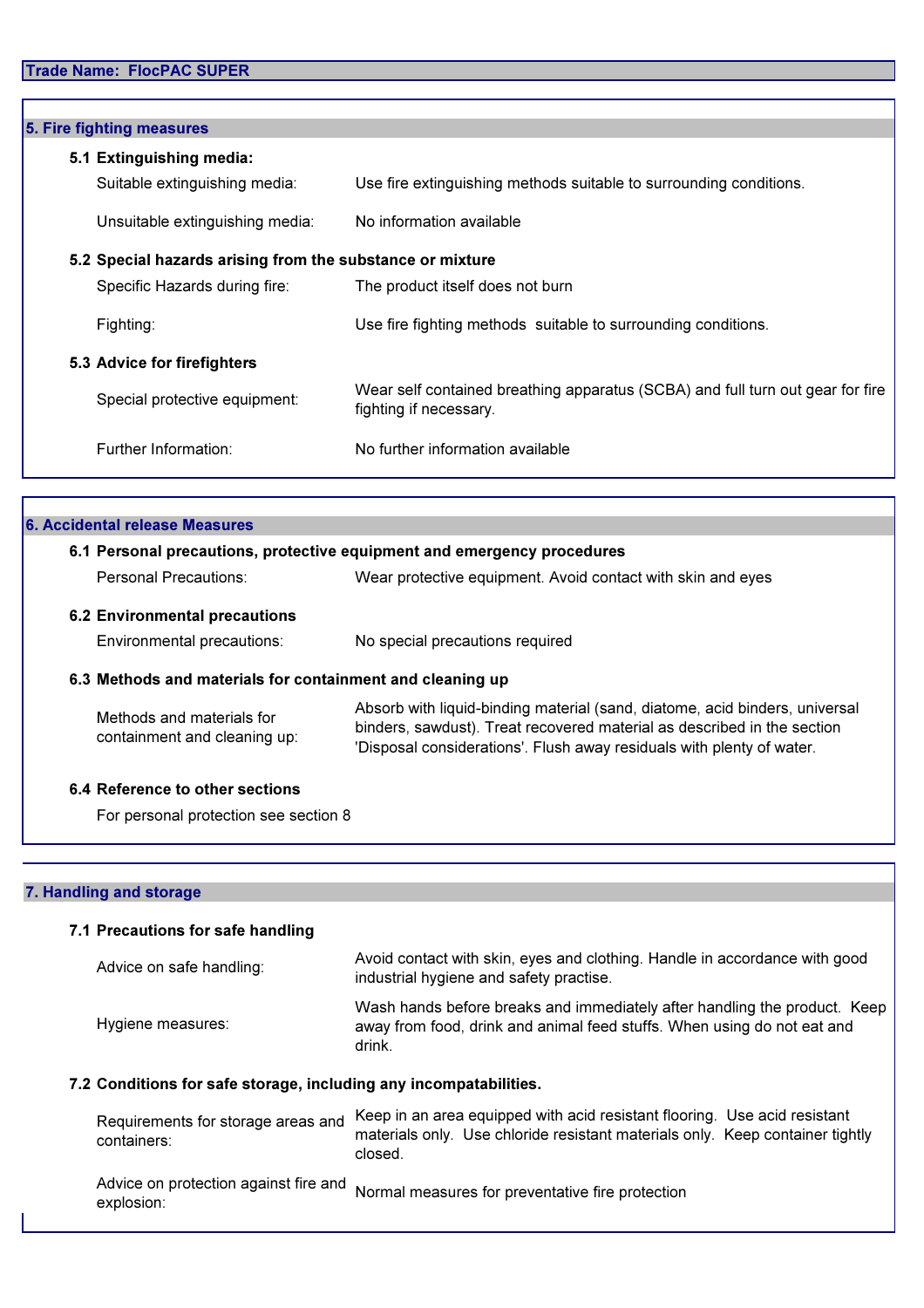# Trade Name: FlocPAC SUPER

| 7. Handling and storage continued |                                                             |
|-----------------------------------|-------------------------------------------------------------|
| Advice on common storage:         | Store separate from acidic and chloride sensitive materials |
| German storage class:             | 8B: Non combustible substances, corrosive                   |
| Storage Temperature:              | $0 - 30^{\circ}$ C                                          |
| 7.3 Specific end uses             |                                                             |
| Specific use(s)                   | No information available                                    |

| 8. Exposure control/personal protection |                                                                |                                                                                                                                  |                         |  |
|-----------------------------------------|----------------------------------------------------------------|----------------------------------------------------------------------------------------------------------------------------------|-------------------------|--|
|                                         | 8.1 Control parameters                                         |                                                                                                                                  |                         |  |
|                                         | Component:                                                     | Aluminium chloride hydroxide sulphate                                                                                            | CAS No: 329290 - 78 - 3 |  |
|                                         | Regulatory Basis:<br>Regulatory List:<br>Value type:<br>Value: | <b>Other OELs</b><br>UK. EH40 Workplace Exposure Limits (WELs)<br>EH40 WEL<br>Time Weighted Average (TWA):<br>2mg/m <sup>3</sup> |                         |  |
|                                         | 8.2 Exposure controls<br><b>Engineering measures</b>           |                                                                                                                                  |                         |  |
|                                         |                                                                | Refer to protective measures listed in sections 7 and 8                                                                          |                         |  |
|                                         | Personal protective equipment                                  |                                                                                                                                  |                         |  |
|                                         | Respiratory protection<br>Advice:                              | Breathing apparatus needed                                                                                                       |                         |  |
|                                         | Hand protection                                                |                                                                                                                                  |                         |  |
|                                         | Advice:                                                        | Neoprene gloves<br>Protective gloves should be replaced at the first signs of wear                                               |                         |  |
|                                         | Glove thickness:                                               | 0.75mm                                                                                                                           |                         |  |
|                                         | Eye protection                                                 |                                                                                                                                  |                         |  |
|                                         | Advice:                                                        | Tightly fitting saftey goggles                                                                                                   |                         |  |
|                                         | Skin and body protection                                       |                                                                                                                                  |                         |  |
|                                         | Advice:                                                        | Protective suit                                                                                                                  |                         |  |
|                                         | <b>Environmental exposure controls</b>                         |                                                                                                                                  |                         |  |
|                                         | General advice:                                                | No special precautions required.                                                                                                 |                         |  |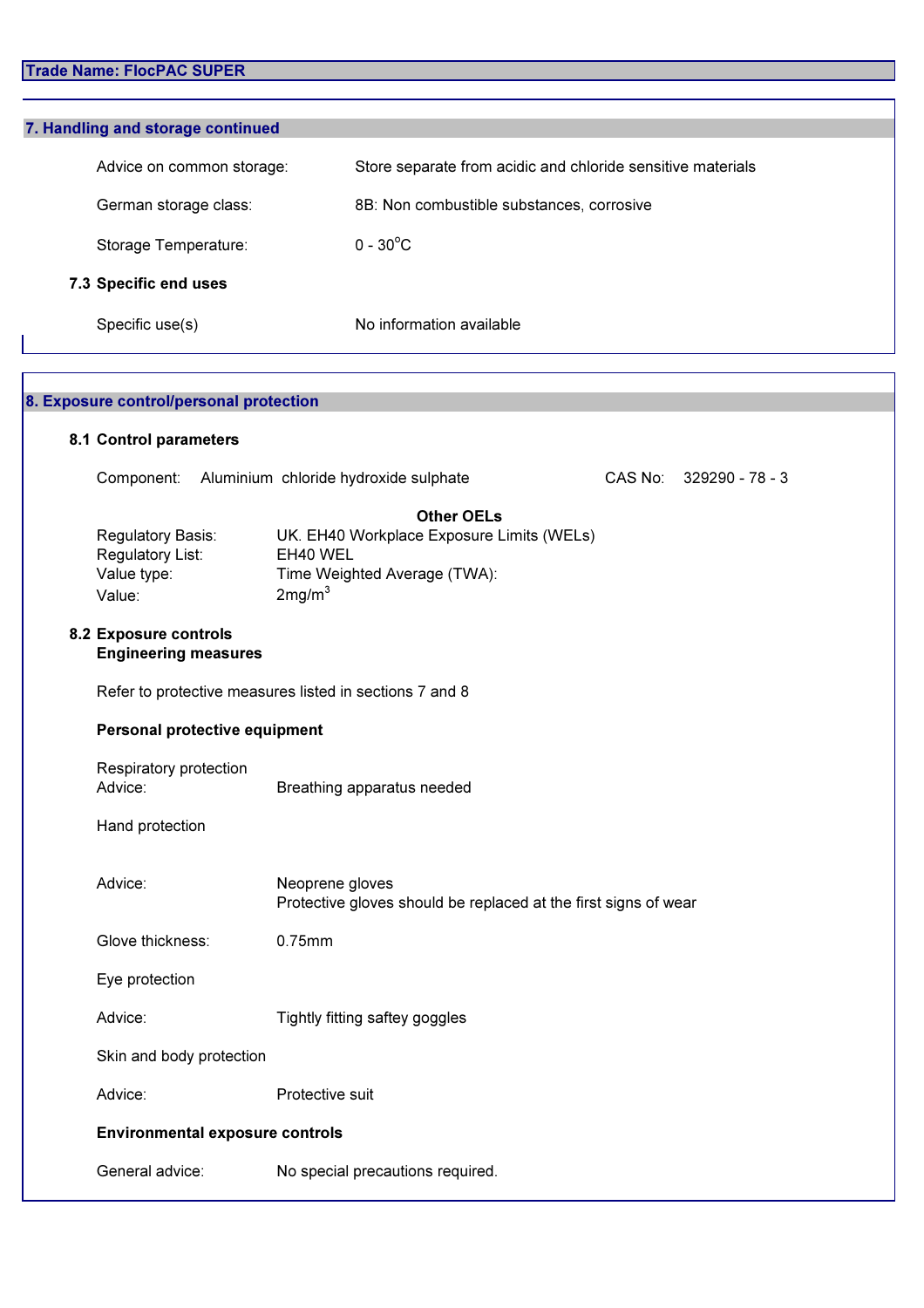## 9. Physical and chemical properties

## 9.1 Information on basic physical and chemical properties

| Form:<br>Colour:<br>Odour:<br>Odour Threshold:                                                                                                                                            | Liquid<br>Clear to slightly cloudy<br><b>Odourless</b><br>Currently we do not have any information from our supplier about this.                                                                                                                                                                                                                                                                                                                                               |
|-------------------------------------------------------------------------------------------------------------------------------------------------------------------------------------------|--------------------------------------------------------------------------------------------------------------------------------------------------------------------------------------------------------------------------------------------------------------------------------------------------------------------------------------------------------------------------------------------------------------------------------------------------------------------------------|
| pH @ 20°C:                                                                                                                                                                                | $2 - 3$                                                                                                                                                                                                                                                                                                                                                                                                                                                                        |
| Freezing point:                                                                                                                                                                           | $-12^{\circ}$ C                                                                                                                                                                                                                                                                                                                                                                                                                                                                |
| Boiling point:                                                                                                                                                                            | $>100^{\circ}$ C                                                                                                                                                                                                                                                                                                                                                                                                                                                               |
| Flash point:                                                                                                                                                                              | not applicable                                                                                                                                                                                                                                                                                                                                                                                                                                                                 |
| Evaporation rate:<br>Flammability (solid, gas)<br>Upper explosion limit:<br>Lower explosion limit:<br>Vapour pressure:<br>Relative vapour density:                                        | Currently we do not have any information from our supplier about this.<br>Currently we do not have any information from our supplier about this.<br>Currently we do not have any information from our supplier about this.<br>Currently we do not have any information from our supplier about this.<br>Currently we do not have any information from our supplier about this.<br>Currently we do not have any information from our supplier about this.                       |
| Density $@$ 20 $°C$ :                                                                                                                                                                     | ca. $1.192 - 1.3$ g/cm <sup>3</sup>                                                                                                                                                                                                                                                                                                                                                                                                                                            |
| Water solubility:<br>Partition coeffcient: n-octanol/water:<br>Ignition temperature:<br>Thermal decomposition:<br>Viscosity, kinematic:<br>Explosive properties:<br>Oxidising properties: | completely soluble<br>Currently we do not have any information from our supplier about this.<br>Currently we do not have any information from our supplier about this.<br>Currently we do not have any information from our supplier about this.<br>Currently we do not have any information from our supplier about this.<br>Currently we do not have any information from our supplier about this.<br>Currently we do not have any information from our supplier about this. |

# 9.2 Other Information

No further information available

| 10. Stability and reactivity             |                                                     |
|------------------------------------------|-----------------------------------------------------|
|                                          |                                                     |
| 10.1 Reactivity                          |                                                     |
| Advice:                                  | No information available                            |
|                                          |                                                     |
| <b>10.2 Chemical stability</b>           |                                                     |
| Advice:                                  | No decomposistion if stores and applied as directed |
|                                          |                                                     |
| 10.3 Possibilty of hazardous reactions   |                                                     |
| Hazardous reactions:                     | No information available                            |
| 10.4 Conditions to avoid                 |                                                     |
| Conditions to avoid                      | Extremes of temperature and direct sunlight         |
|                                          |                                                     |
| 10.5 Incompatible materials              |                                                     |
| Materials to avoid                       | Oxidising agents                                    |
|                                          | <b>Bases</b>                                        |
|                                          |                                                     |
| 10.6 Hazardous decomposition products    |                                                     |
| Hazardous decomposition products: Oxygen |                                                     |
|                                          | Hydrogen chloride                                   |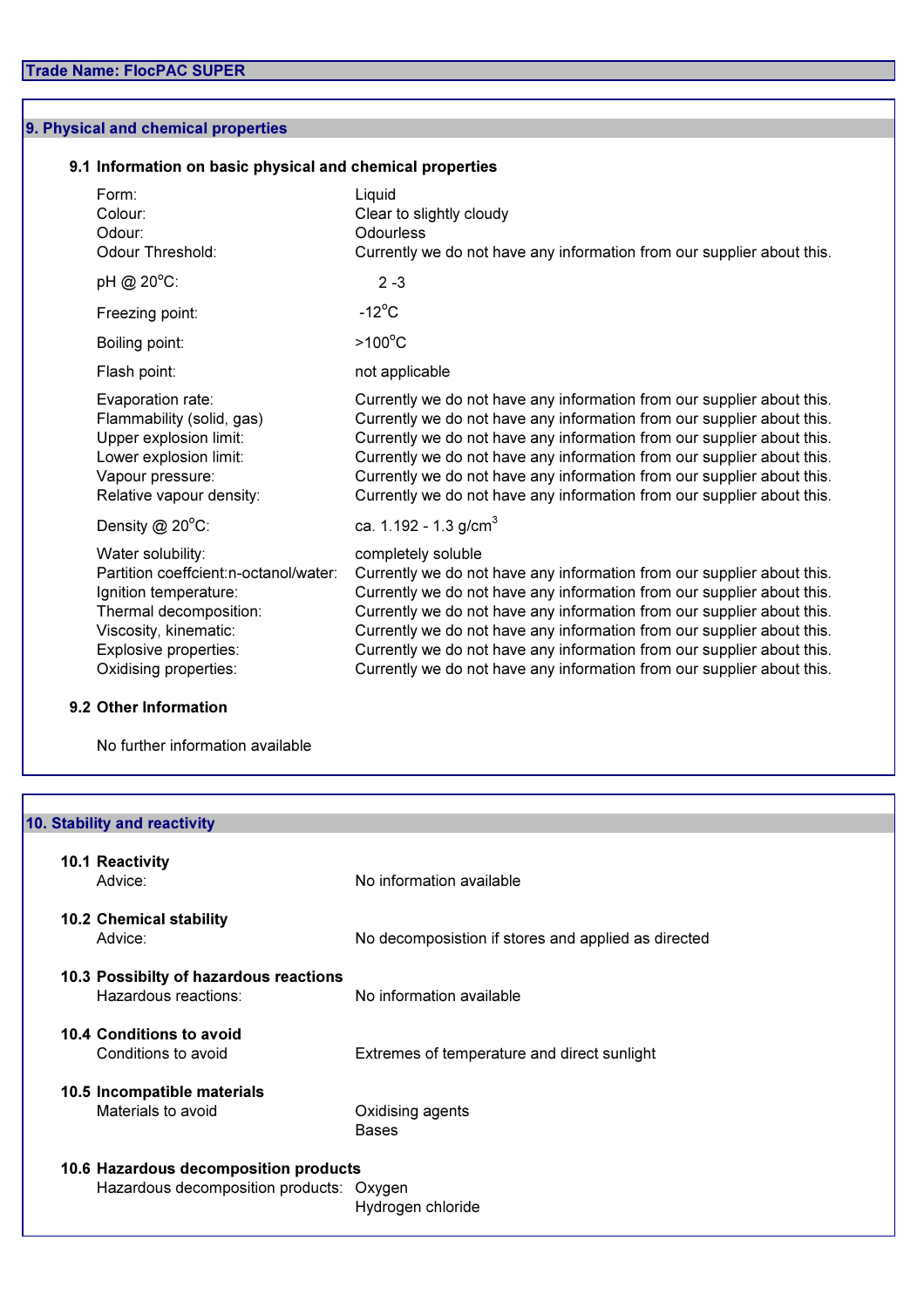Trade Name: FlocPAC SUPER

11.1 Information on toxilogical effects<br>Product: FlocPAC Super Product: FlocPAC Super CAS No: 329290 - 78 - 3 Value type LD50<br>Value 2008 2012 2023  $> 5,000$  mg/kg Species rat Remarks: **IFF** Irritating to skin Remarks: **IFF** Irritating to eyes Remarks: No Sensitizing effect known Acute toxicity Oral Irritation Skin 11. Toxilogical Information Irritation Eyes Sensitisation

## 12. Ecological Information

### 12.1 Toxicity

Component: Aluminium chloride hydroxide sulphate CAS No: 329290 - 78 - 3

### Acute toxicity **Fish**

| Species:<br>Exposure time:<br>Value type:<br>Value: | Leuciscus idus (Golden orfe)<br>48h<br>LC50<br>ca. 1,500 mg/l          |
|-----------------------------------------------------|------------------------------------------------------------------------|
| 12.2 Persistance and degradability                  | Currently we do not have any information from our supplier about this. |
| 12.3 Bioaccumlative potential                       | Currently we do not have any information from our supplier about this. |
| 12.4 Mobility in soil                               | Currently we do not have any information from our supplier about this. |
| <b>Results of PBT and PvB</b><br>12.5<br>assessment | Currently we do not have any information from our supplier about this. |
| 12.6 Other adverse effects                          |                                                                        |
|                                                     | Additional ecological information                                      |

Remarks: Solutions with low pH value must be neutralized before discharge. Ecological injuriers are not known or expected under normal use.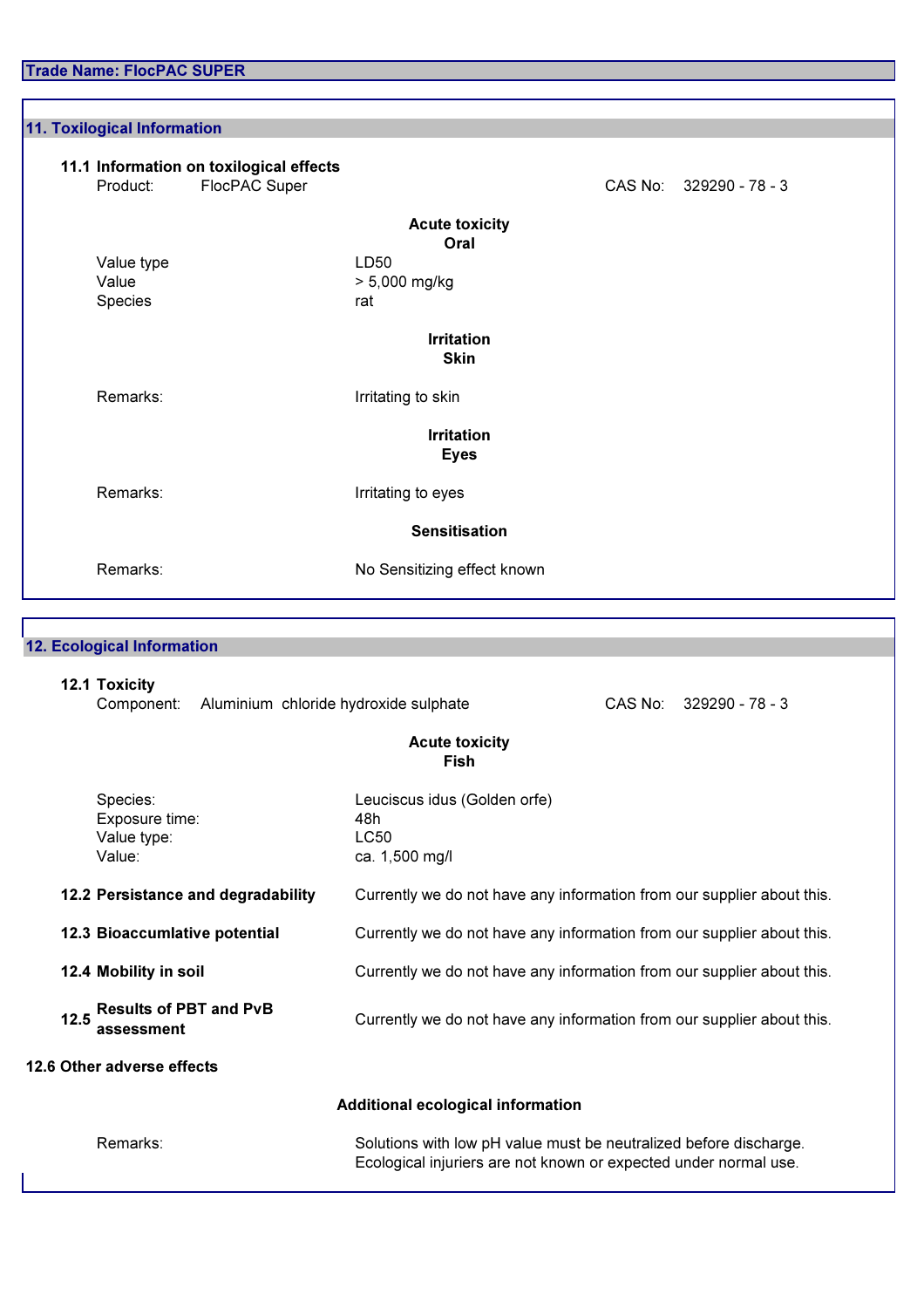| <b>13. Disposal Considerations</b> |                                                                                                                                                                                                                             |
|------------------------------------|-----------------------------------------------------------------------------------------------------------------------------------------------------------------------------------------------------------------------------|
| 13.1 Waste treatment methods       |                                                                                                                                                                                                                             |
| Product:                           | Can be disposed as waste water, when in compliance with local regulations.                                                                                                                                                  |
| Contaminated packaging:            | Empty remaining contents. Rinse with plenty of water. Store containers and<br>offer for recycling of material when in accordance with the local regulations.                                                                |
| European Waste Catalogue No:       | No waste code according to the European Waste Catalogue can be assigned<br>for this product, as the intended use dictates the assignment. The waste code<br>is established in cosultation with the regional waste disposer. |

| <b>14. Transport Information</b>      |                                                                                                                                                                                                                                |                    |    |                                         |
|---------------------------------------|--------------------------------------------------------------------------------------------------------------------------------------------------------------------------------------------------------------------------------|--------------------|----|-----------------------------------------|
| 14.1 UN Number                        |                                                                                                                                                                                                                                | 3264               |    |                                         |
| 14.2 UN proper shipping name          |                                                                                                                                                                                                                                |                    |    |                                         |
| ADR:                                  | CORROSIVE LIQUID, ACIDIC, INORGANIC, N.O.S.                                                                                                                                                                                    |                    |    | (Aluminium chloride hydroxide sulphate) |
| RID:                                  | CORROSIVE LIQUID, ACIDIC, INORGANIC, N.O.S.                                                                                                                                                                                    |                    |    | (Aluminium chloride hydroxide sulphate) |
| IMDG:                                 | CORROSIVE LIQUID, ACIDIC, INORGANIC, N.O.S.                                                                                                                                                                                    |                    |    | (Aluminium chloride hydroxide sulphate) |
|                                       | 14.3 Transport hazard class(es)                                                                                                                                                                                                |                    |    |                                         |
| <b>ADR Class</b><br>Restriction code) | (Label, classification code; Hazard ID; Tunnel                                                                                                                                                                                 | 8<br>8:C1;80; (E)  |    |                                         |
| <b>RID Class</b>                      | (Label, Classification Code; Hazard ID; )                                                                                                                                                                                      | 8<br>8:C1;80;      |    |                                         |
| <b>ADR Class</b><br>(Labels; EmS)     |                                                                                                                                                                                                                                | 8<br>$8; F-A, S-B$ |    |                                         |
| LQ                                    |                                                                                                                                                                                                                                |                    |    |                                         |
| <b>14.4 Packaging Group</b>           |                                                                                                                                                                                                                                |                    |    |                                         |
| ADR:<br>RID:<br>IMDG:                 | $\mathop{\mathrm{III}}\nolimits$<br>$\mathbf{I}$<br>III                                                                                                                                                                        |                    |    |                                         |
| <b>14.5 Environmental hazards</b>     |                                                                                                                                                                                                                                |                    |    |                                         |
|                                       | Labelling according to 5.2.1.8 ADR:<br>N <sub>o</sub><br>Labelling according to 5.2.1.8 RID:<br><b>No</b><br>Labelling according to 5.2.1.8 IMDG:<br>No<br>Classification as environmentally hazardous accoding to 2.9.3 IMDG: |                    | No |                                         |
|                                       | 14.6 Special precautions for user                                                                                                                                                                                              | Not applicable     |    |                                         |
|                                       | 14.7 Transport in bulk accordint to Annex II of MARPOL 73/78 and the IBC Code                                                                                                                                                  |                    |    |                                         |
| IMDG:                                 | Not applicable                                                                                                                                                                                                                 |                    |    |                                         |